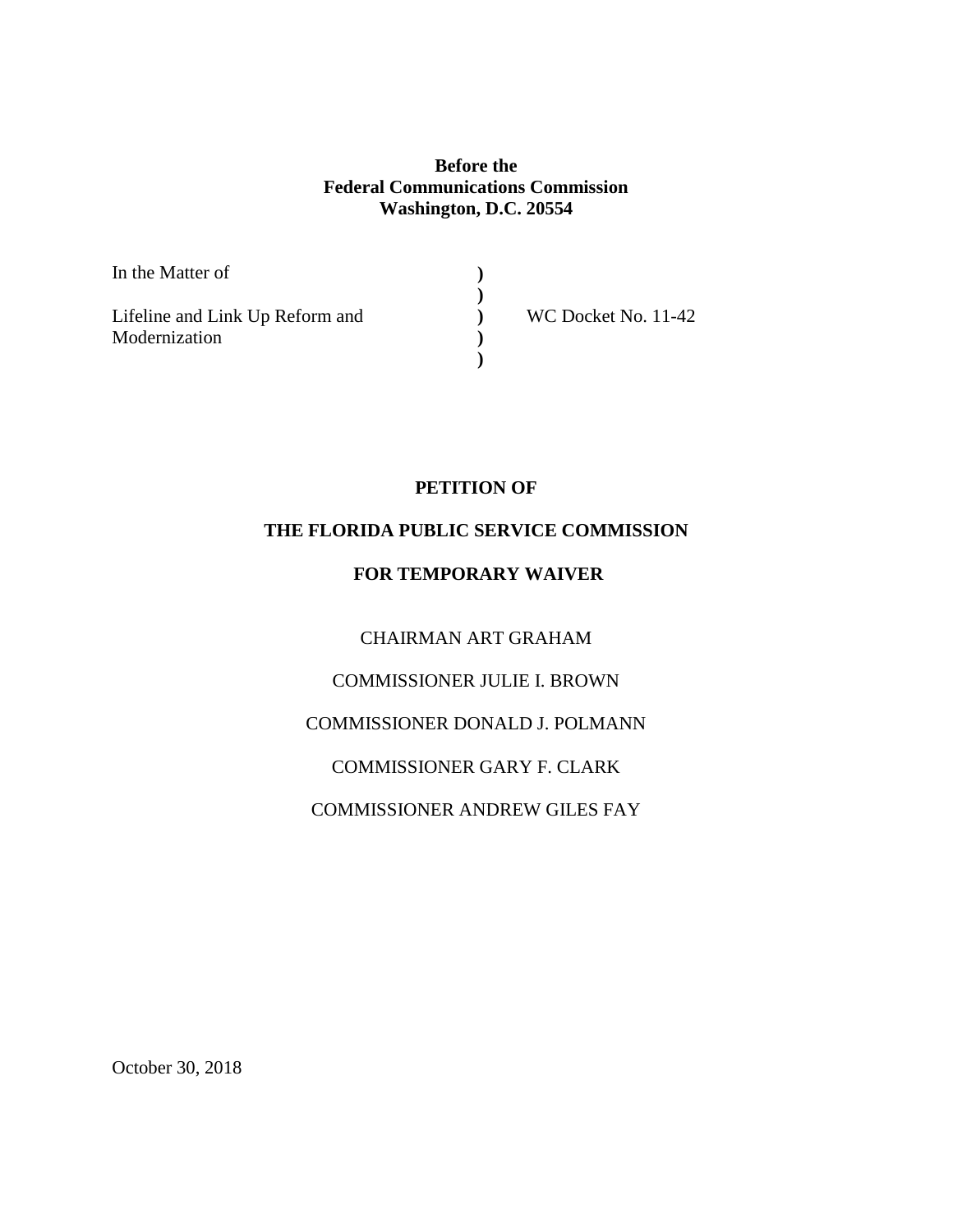#### I. **INTRODUCTION**

Pursuant to Section 1.3 of the Federal Communications Commission's (FCC) rules, the Florida Public Service Commission (FPSC) requests a temporary waiver of the FCC's Lifeline recertification and non-usage rules for subscribers affected by Hurricane Michael in Florida.<sup>1</sup> The recertification rules require Lifeline subscribers to recertify their eligibility every twelve months to continue receiving Lifeline support.<sup>2</sup> The non-usage rules require subscribers to use their phone service for 30 consecutive days, or otherwise risk being de-enrolled from the program.<sup>3</sup>

On October 10, 2018, Hurricane Michael made landfall on the Florida Panhandle as a high-end Category 4 hurricane, with maximum sustained winds of 155 mph. The damage from Hurricane Michael affected residents in Bay, Calhoun, Franklin, Gadsden, Gulf, Holmes, Jackson, Leon, Liberty, Taylor, Wakulla, and Washington counties (Affected Counties). Residents in these counties are now eligible for Federal Emergency Management Agency (FEMA) Individual Assistance. The hurricane destroyed thousands of homes and businesses and forced the ordered evacuation of roughly 375,000 residents. The FPSC, working with Universal Service Administrative Company, estimates 21,000 Lifeline subscribers reside in the Affected Counties. In this Petition, the FPSC requests a four-month waiver of the recertification and non-usage rules to provide temporary relief to those subscribers residing in the Affected Counties. The request period is October 10, 2018 to February 10, 2019.

## **II. DISCUSSION**

 $\overline{a}$ 

Hurricane Michael caused significant destruction to property and utility facilities causing loss of power and essential communication services. Prior to landfall, Governor Scott declared a state of emergency for 35 counties and requested that President Trump issue an emergency disaster

<sup>&</sup>lt;sup>1</sup> See 47 C.F.R. § 1.3 – "The provisions of this chapter may be suspended, revoked, amended, or waived for good cause shown, in whole or in part, at any time by the Commission, subject to the provisions of the Administrative Procedure Act and the provisions of this chapter. Any provision of the rules may be waived by the Commission on its own motion or on petition if good cause therefor is shown."

<sup>&</sup>lt;sup>2</sup> See 47 C.F.R. §§ 54.405(e)(4) and 54.410(f).

<sup>&</sup>lt;sup>3</sup> See 47 C.F.R. §§ 54.405(e)(3) and 54.407(c)(2).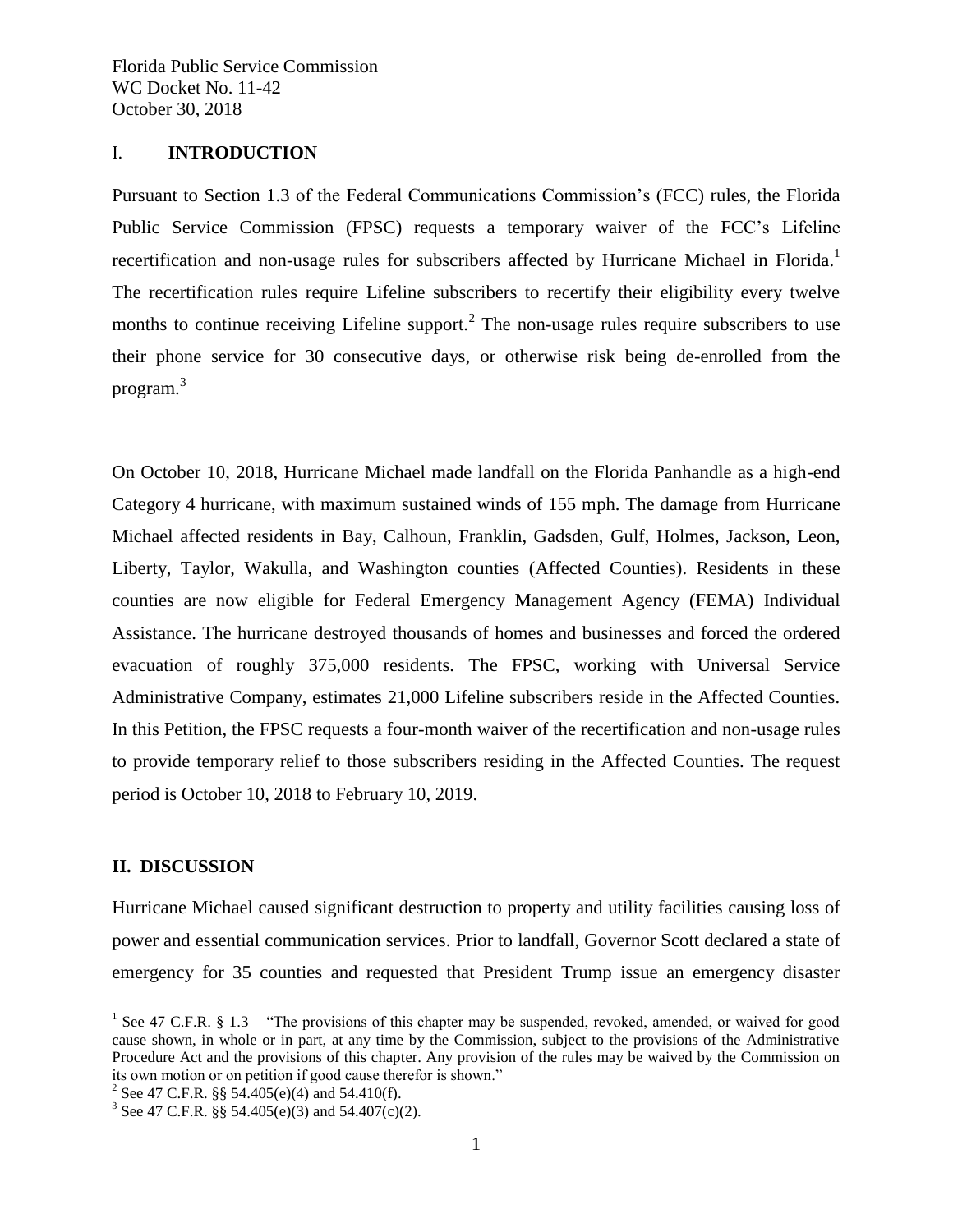Florida Public Service Commission WC Docket No. 11-42 October 30, 2018

 $\overline{a}$ 

declaration. President Trump approved the request on October 9, 2018. FEMA declared the Affected Counties as major disaster areas on October 11, 2018.<sup>4</sup> Currently there are 29 deaths in Florida attributed to Hurricane Michael and hundreds of people who are missing.<sup>5</sup>

#### **A. Lifeline Non-Usage Rules**

In this Petition, the FPSC requests a four-month suspension of the FCC's non-usage rules for subscribers residing in the Affected Counties. In their rush to evacuate, some Lifeline customers may have forgotten to bring their phones. In other instances, the lack of power for an extended period of time prohibits use of their phones. The hurricane has also destroyed cellular hubs causing major disruption in telecommunication services. This temporary waiver would provide support and assistance to those hurricane victims in need of replacement mobile devices or the reestablishment of phone services.

### **B. Suspension of the Renewal/Recertification Process**

The FPSC also requests a temporary waiver of the FCC's renewal/recertification requirements for Lifeline subscribers residing in the Affected Counties. The FPSC is concerned that recertification packets will not be received by subscribers whose homes have been destroyed or rendered uninhabitable. Thousands of residents lost their homes in the hurricane and have been forced to relocate. As a result, it will be difficult, if not impossible, for many subscribers to receive mail at their original service address to complete the renewal process. Furthermore, subscribers wishing to complete recertification online may lack access to broadband services.

Accordingly, the FPSC requests that renewal/recertification rules be suspended for subscribers residing in the Affected Counties whose service anniversary dates fall between October 10,

<sup>4</sup> United States Department of Homeland Security, Federal Emergency Management Agency, *Florida Hurricane Michael (DR-4399)*, Major Disaster Declaration, October 11, 2018, [https://www.fema.gov/disaster/4399,](https://www.fema.gov/disaster/4399) accessed on October 24, 2018.

<sup>&</sup>lt;sup>5</sup> Associated Press, *Hurricane Michael killed at least 29 in Florida, 39 total*, October 22, 2018, *https://www.ap* [news.com/bca698d342d74390ba2c97f83b9fab65,](https://www.apnews.com/bca698d342d74390ba2c97f83b9fab65) accessed October 24, 2018.